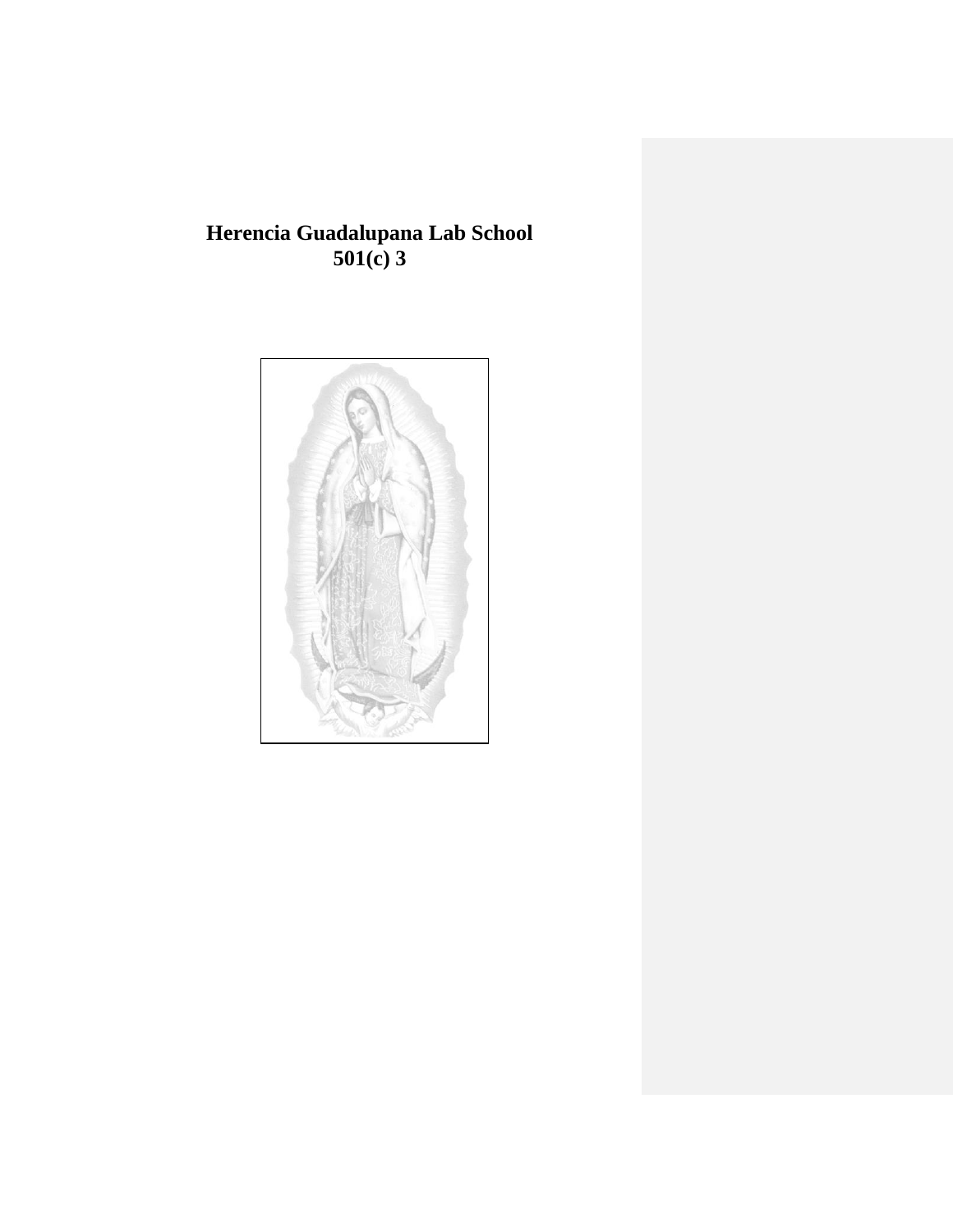# **Parent, Student and Employee Handbook 2014-2015**

"I am the Mother of God's only Son. I am the Mother of all." Virgen de Guadalupe at Tepeyac

# **Introduction:**

Herencia Guadalupana Lab Schools will educate young children and parents primarily from poverty homes and provide a strong spiritual support program to grow in Guadalupana spirituality. This spirituality proclaims that rooted in the love of God we must strive for justice, embrace dignity and love mercy.

This organization serves children zero to five year olds but for the 2014 initial year will take only three to five year olds. It manifests Guadalupana spirituality by supporting children and families in poverty. The school is focused on spiritual development in young families, supporting family unity, economic education and children's educational success. It also focuses on impacting the quality of preschool educators. It is hoped that armed with spirituality, education and a stewardship approach for economic security, families as well as early childhood educator will have a new direction. This comprehensive approach will provide better opportunities to build a hopeful future for the Tucson community in educating young children in poverty.

**Motto:**

Our children will lead with justice, dignity and mercy.

**Vision**

Families in poverty through embracing Guadalupana spirituality will obtain the dispositions, knowledge and skills to overcome poverty and bridge the achievement gap **Mission** Establish preschools, parent support and teacher development in poverty neighborhoods

to strengthen the spiritual, educational and economic life of families.

# G**oals**

| One:   | Every two years establish a preschool in poverty areas of Tucson<br>to send well prepared students and families into neighborhood<br>public schools.                                  |
|--------|---------------------------------------------------------------------------------------------------------------------------------------------------------------------------------------|
| Two:   | Establish referral, advocacy and mentoring for families in poverty<br>to access services to stabilize themselves socially, educationally<br>and economically as well as spiritually.  |
| Three: | Create pathways for potential early childhood professionals to<br>obtain university degrees through internships to serve children and<br>families in poverty in diverse public roles. |

\*Robert A. Gonzalez, 2010, St Juan Diego Cuauhtlatoatzin"s Tilma: An Indigenous Document (unpublished manuscript), p 24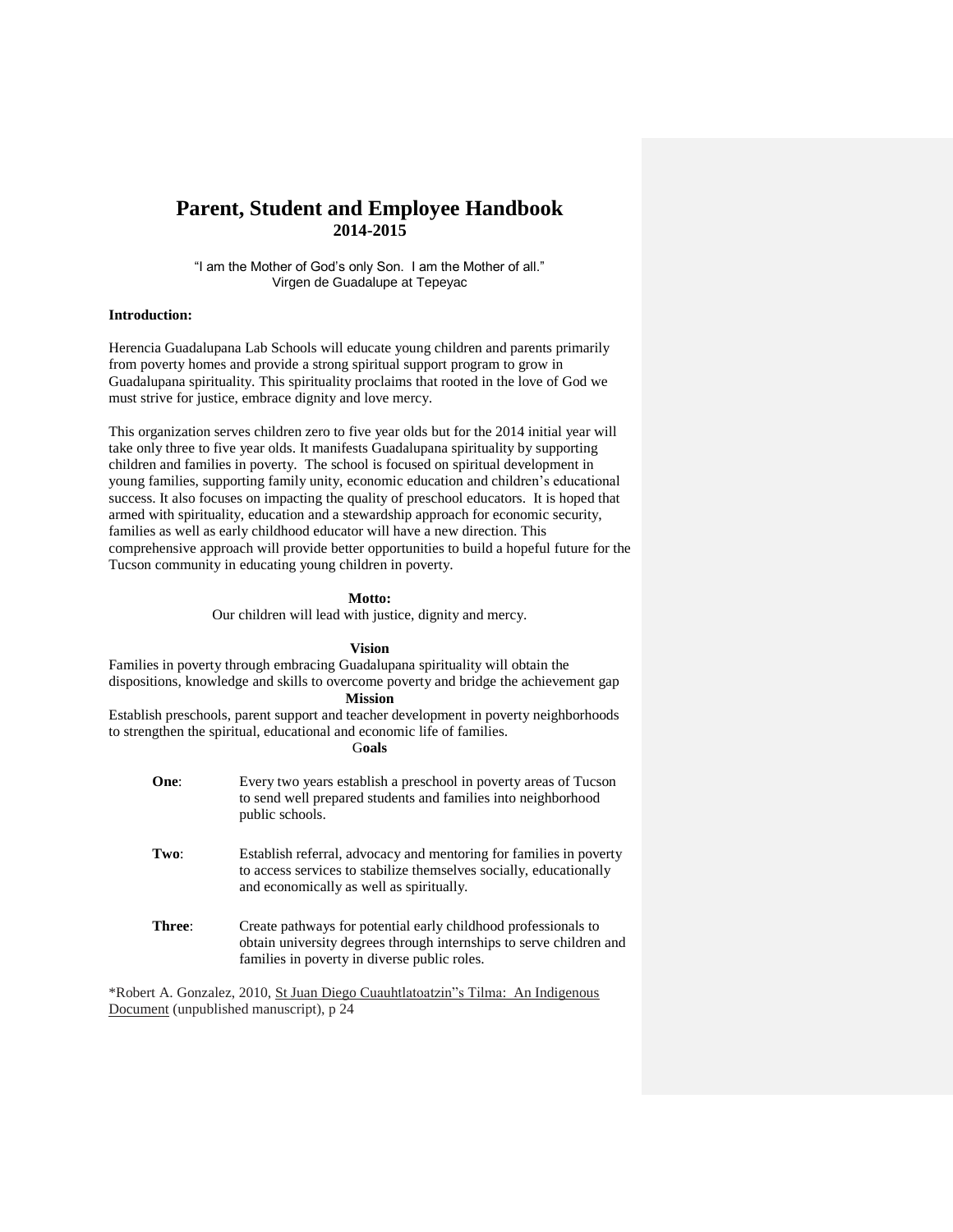# **Tasks:**

- To support the growth of young families in piety, knowledge and service
- To support economic development through stewardship for families and employees
- $\cdot \cdot$  To develop comprehensive preschool curriculum that will encompass cognitive development, thriving skills, social and emotional health, conceptual knowledge and basic skills.
- To develop internships for early childhood professional who will meet the unique needs of families and children in poverty
- \* To establish a structure for a work program to supports para-professionals who will attain a Bachelors and or Masters in Early Childhood Education and serve poverty communities

**These goals and tasks work in tandem and are interdependent. They address major issues that are obstacles to strengthening children and families in poverty communities.**

# **Educational Philosophy**

We strive in a partnership with parents and community to nurture the God given gifts of each student. We….

- Provide a child-centered, loving environment where faith is infused into all learning
- Use all strategies that are research based, active, relevant and important to children.
- Address the needs of the whole child in providing diverse approaches to learning.
- $\bullet\bullet\text{ Value the basic skills as stepping-stones to real education where application,}$ exploration, discovery and creating are vital.
- Use an individual approach to assess each child as a unique person
- Scaffold children's learning to challenge them to grow
- Instill in our students the belief that all they are and will become is from God and is to be used to serve others and glorify God.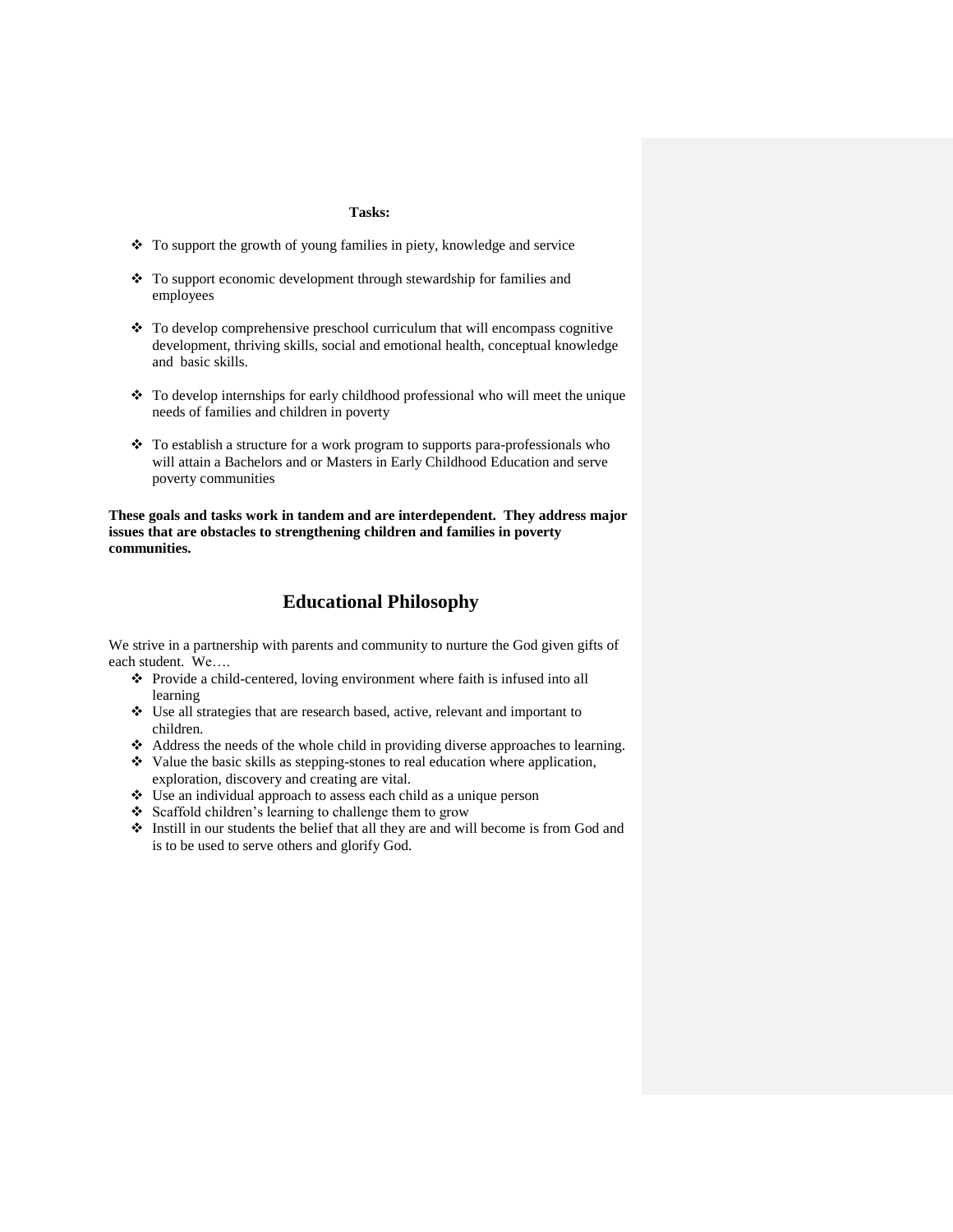# **Board Members, Staff and Faculty**

# **Board Members**

Mr. Michael Lundin Mrs. Kelly Lundin

**Executive Director** Dr. Ernestina Fuentes

**Teachers** TBA

**Teacher Assistants** TBA

**Volunteers** TBA

**Kitchen Staff** TBA

**Building Maintenance** TBA

**Grounds Maintenance** TBA

Mr. Eugene Benton Dr. Richard D. Carrizosa<br>
Mr. Michael Lundin Mrs. Eva Del Real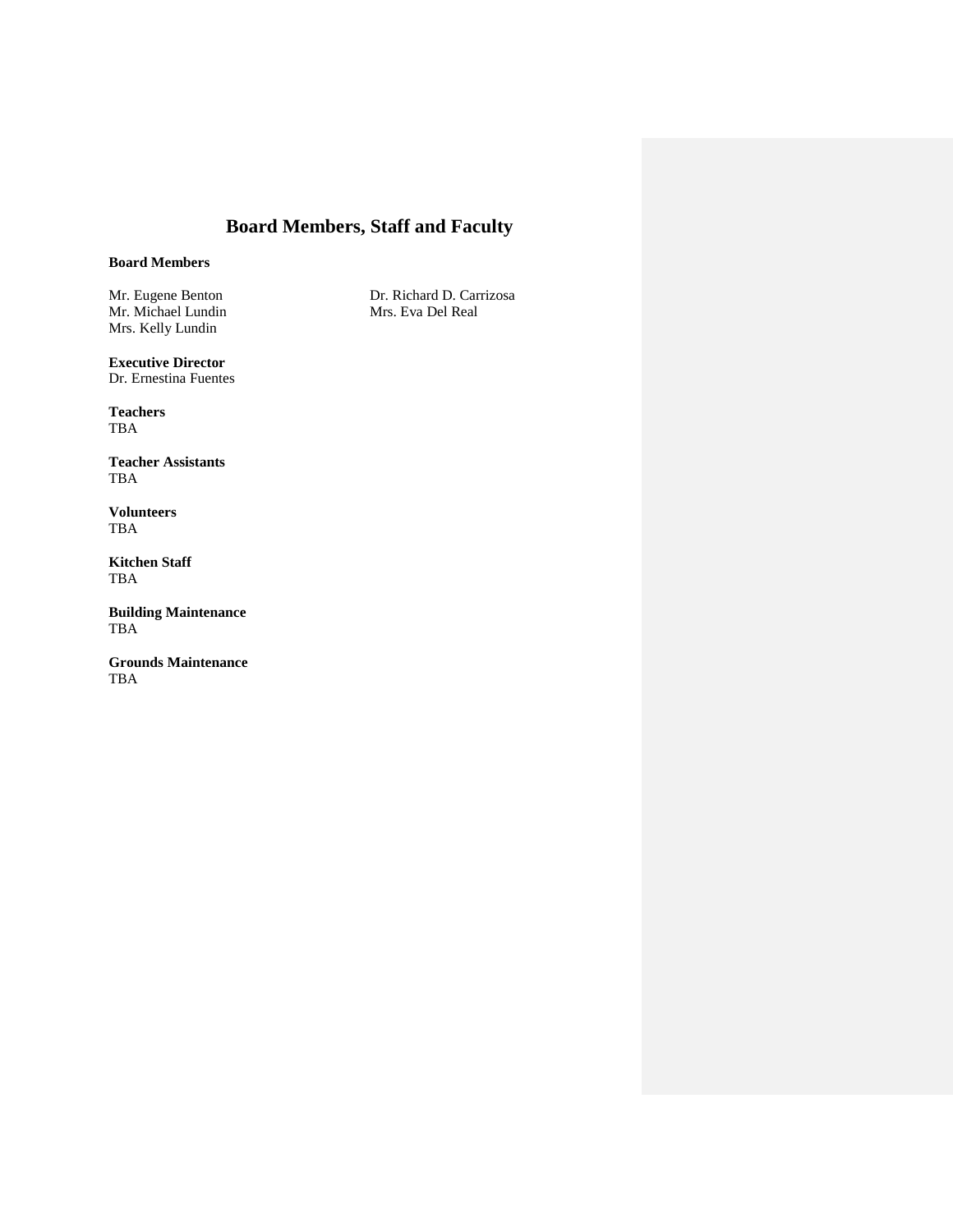# **Statement of Services**

# **Business Procedures**

## **Services Offered and Hours of Operation**

Herencia Guadalupana Lab Schools offer full day care Monday through Friday from 7:00am to 5:30pm. It is also a full year center operating 245 days and closing for major holidays and weekends. A calendar is provided to all parents and is posted in the classroom.

# **Enrollment and Disenrollment Procedures**

Herencia Guadalupana Lab Schools requires a child to be enrolled by the parents or legal guardians. All enrollment forms, emergency information and immunization record cards must be complete and turned in prior to the first day of attendance. Herencia Guadalupana Lab Schools has the right to dis-enroll a child when after a 48 hour written notice:

- Parents or family do not abided by policies. The executive director and director will determine if the family may remain to the center.
- If parent, legal guardian or any family member or friend of child is causing a disruption as determined by executive director and director the child may be disenrolled.
- If payment for services has not been paid prior to services (first day of nonpayment), child may be dis-enrolled.
- $\cdot \cdot$  If there have been five (5) days of consecutive absence with no written notification child may be dis-enrolled.

# **Fees/Payment Required (January 1, 2014- December 31, 2014)**

**Tuition is on a sliding scale based on poverty guidelines.** 

The maximum weekly rate is \$175. All families will sign a yearly contract.

- $\triangle$  There is a sliding scale also for yearly registration fee. The maximum yearly registration fee is \$100. It must be paid at the time of application. It is nonrefundable even if family changes their mind to attend.
- Holiday weeks are still considered full weeks and full pay.
- Parents pay tuition **before** services are provided
- **\*** Parents who pay by the year will have a reduction of \$500. Thirty (30) day written notice is require for contract cancellation. If not a month's tuition will be charged.
- Monthly payments will receive a \$30 reduction. Thirty (30) day written notice is required for disenrollment by parent. If not there will be a monthly charge.
- Money orders, credit or debit cards are accepted. No checks are accepted.
- $\triangle$  A late fee of \$5 a day will be paid if a payment is late beginning the first of the month of service.
- No child will be accepted into the preschool if there has not been prior payment of services.
- DES families will be expected pay their copay on the Friday prior to service.
- $\triangleleft$  Parents who pick up children in less than 6 hours pay for the whole day. There is no prorating of time. All children are to be full-time and pay a full day rate.
- $\div$  If children are sick up to five days (5), there is no refund. Serious illnesses of more than five days (5) will be considered by executive director and director for financial arrangement on a case by case situation.
- No other refunds will apply.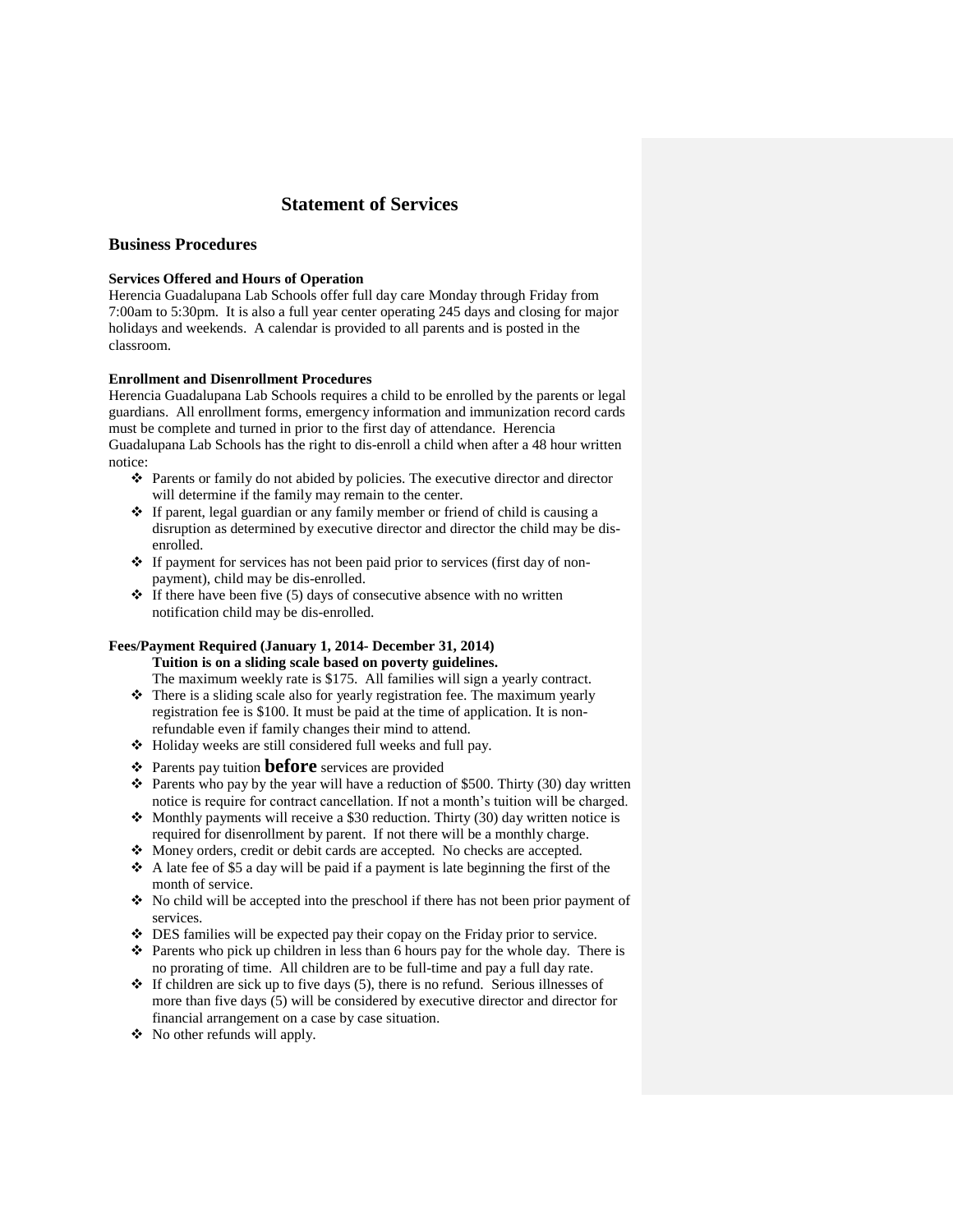# **Other Policies**

## **Child Admission and Release**

Herencia Guadalupana Lab Schools require that parents/guardians sign in and sign out their child from our facility. Parents may not sign using initials. A complete readable signature must be provided. If anyone other than the parent /guardian or adults listed on the Emergency Information will be picking up child, Herencia Guadalupana Lab Schools requires a written notification by parents prior to pick up. The adult releasing the child from our care must see proper picture identification. In an emergency, those persons listed on the back of the child's Emergency Information and Immunization Record Card will be contacted. A late pick up fee of \$5 a minute will be charged per center clock and must be paid at same time child is picked up if the child is not picked up by 5:30pm. If not paid, child will not be allowed to return to school until late fee is paid.

#### **Absences**

If a child will be absent from the program, parents must leave a message at 520-982-7748 before 8:00am. If the child has had a temperature, they may not return to school until after 24 hours. Child with excessive absences five (5) or more will require a conference with parents to attempt to resolve the absences and may be dis-enrolled.

#### **Arrival**

Parent must walk child into center and prepare the child for the day with sign in, put away things and morning routines. Please allow time for your child in the morning to have a peaceful calm transition from your care to ours.

#### **Transportation**

Herencia Guadalupana Lab Schools do not provide transportation at this time. Parents must provide the transportation to and from school and for all fieldtrips.

## **Field Trip Requirement and Procedures**

Herencia Guadalupana Lab Schools takes fieldtrips throughout the year. All children are required to be secured in a car seat or booster depending on weight. Drivers must have a license, liability insurance and seat belts. A copy of the license and insurance must be on file in the classroom. Parent/guardian must sign and return to the child's teacher a permission slip prior to field trip. Parents/guardians must provide transportation for his or her own child. Parents will have advanced notice of all field trips to make appropriate arrangements.

#### **Liability Insurance**

Herencia Guadalupana Lab Schools carry liability insurance as required by Arizona Department of Human Services. Policies are available in center office by request.

# **Medication Administration Procedures**

We administer medication prescribed by a doctor. Parents or guardians must bring in the medication in the original container and labeled with the child's full name. A permission slip must be completely filled out and signed before medicine is administered. Please do not leave any medications in your child's belongings. Over the counter medicines will not be administered even with parent written note.

#### **Immunizations**

Child must have all immunizations designated by State of Arizona and Pima County to begin the first day of school.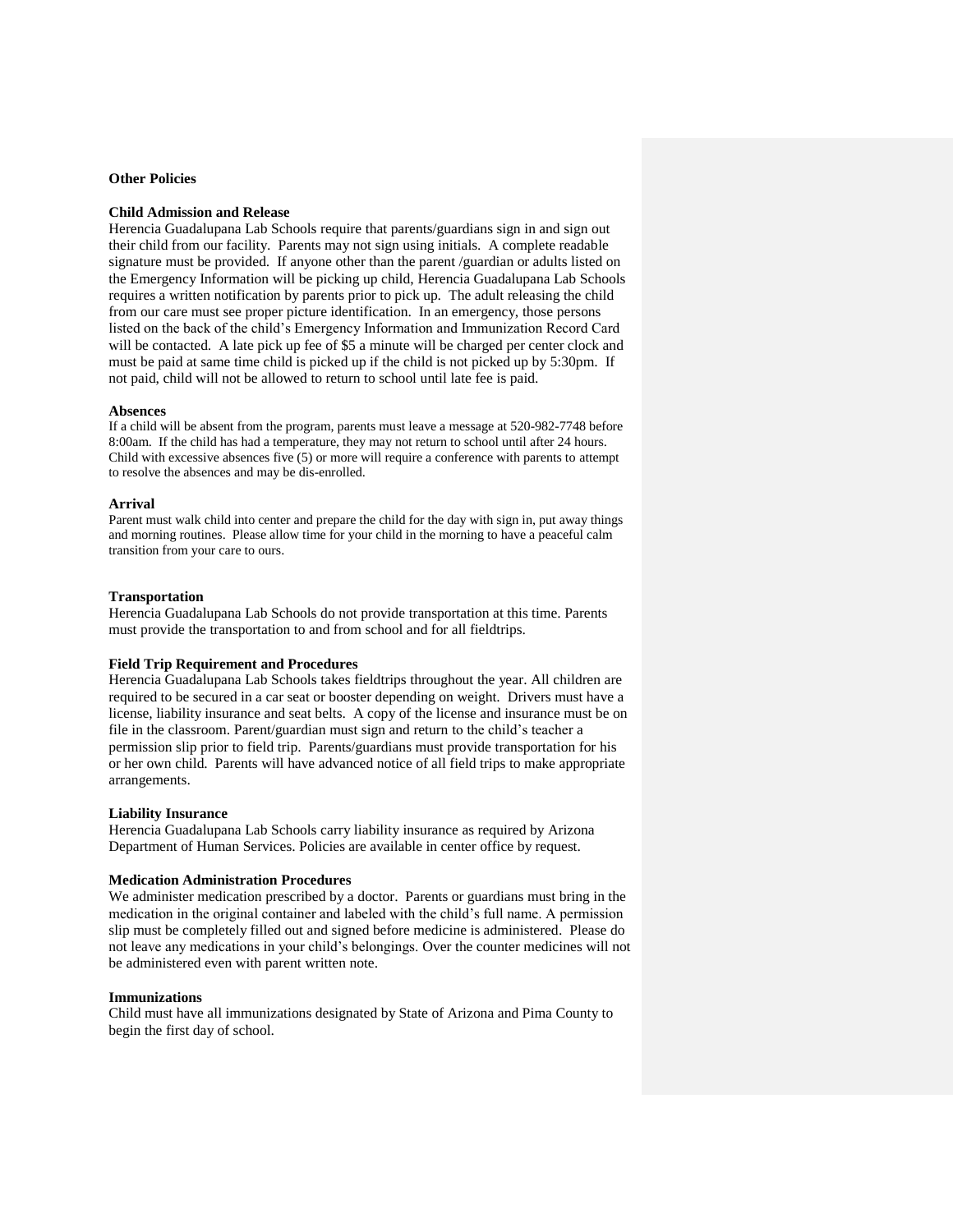### **Emergency Medical Procedures**

Teachers and teacher assistants are certified in CPR and first aid. If your child receives a small injury, personnel will clean the injury and apply a brand-aid if needed. Parents will receive a parent communication letter telling how the incident occurred. In the event of a serious injury, 911 will be called and parents or guardians will be notified immediately.

## **Inspection Reports**

Inspection report of the fire, gas, sanitary and Arizona Department of Health Services are available for viewing in the classroom. Please just request to see if you wish.

## **ADHS Regulation**

We are regulated by the Arizona Department of Health Services/Childcare Licensure located at 400 W. Congress, Suite 100, Tucson AZ 85701, (520) 628-6540, fax (520)  $\setminus 628 - 6537.$ 

### **Grievance Policy**

We ask parents to speak directly to teacher of any concerns. However, if this is not possible parents should discuss issues with director and or executive director. If parent does not get resolution with these issues they may contact board members. If after the board review the parent is not satisfied they may contact Arizona Department of Human Services or Arizona Department of Economic Security. Phone numbers for these personnel and department will be given to parents upon request.

#### **Arizona Department of Economic Security Policy Requirements (ADES)**

If parent is divorced or separated or has a parenting agreement with one or more individuals, the center will obtain specific instructions from the custodial parent regarding the other parent or named party or parties. A copy of the legal document

A 15 day written notification will be given to parents prior to the effective date of any changes in services, policies, rates, hours of operation or change in ages served.

The center agrees to offer the same benefits, advantages and discounts to ALL families.

Parents are to use only hours authorized for childcare.

On or prior to the date of service, the center will complete a Provider/Parent/Guardian's Agreement for Child Care Charges form (CC-208) for each child in care. The center and the parent will execute a new CC-208 immediately after receiving notice of a subsequent change in child care rates, Co-payment amounts, and additional charges or upon receipt of a new Certificate of Authorization for the child in care.

The center will offer receipts to parents for any payments.

The center will provide according to IRS code 26 U.S.C. 6109 (a) (2) the EIN number for any parent who was furnished child care service at this facility.

The center will provide copies of sign in/sign out records or any related DES information to parents upon request or as permitted in Section 3.10 of DES Registration Agreement.

**Commented [EF1]: Commented [EF2R1]:** 

**Commented [EF3R1]:**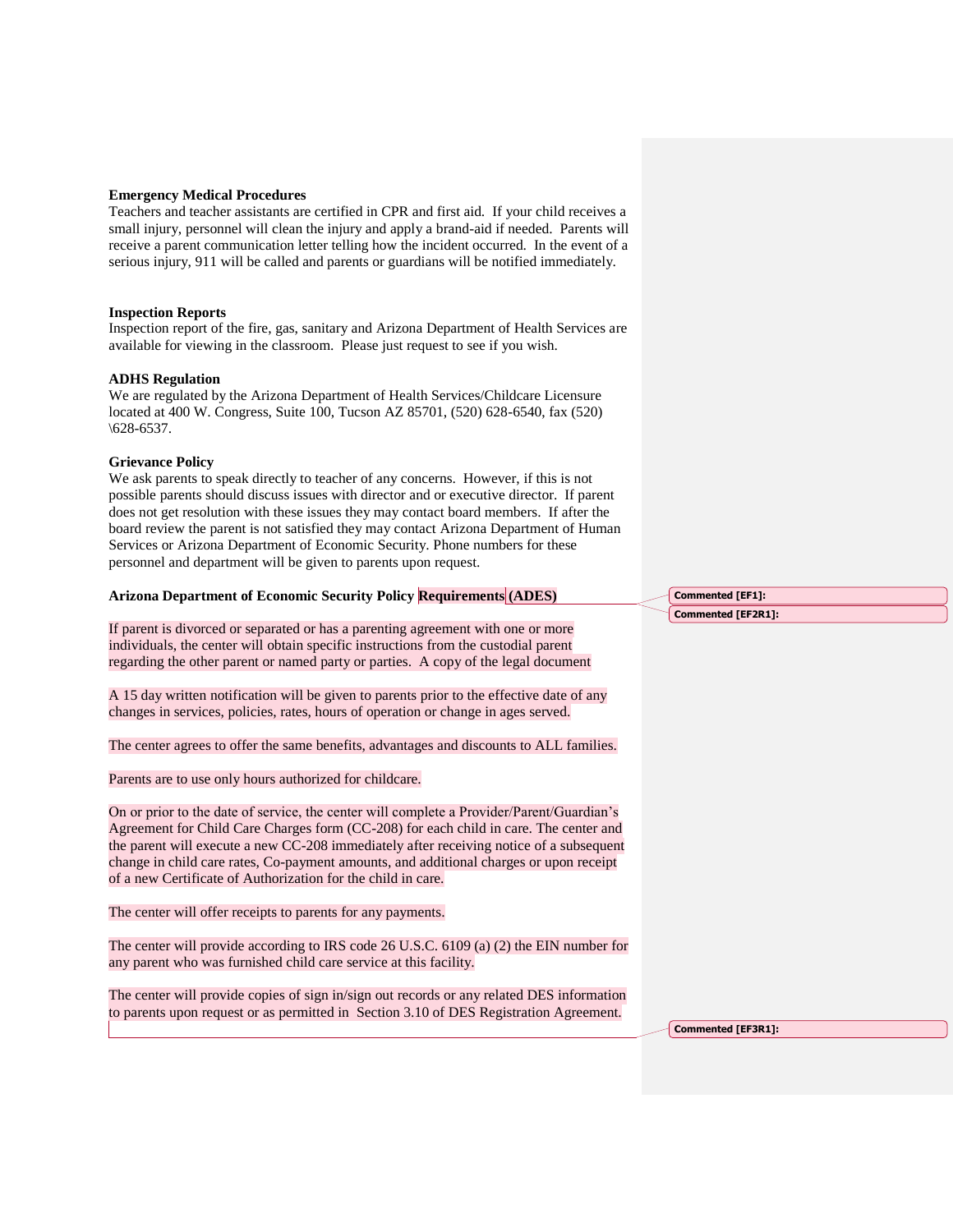# **General Information**

## **Contacting the Teacher**

Parents are encouraged to stay in communication with the teacher regarding the progress of children. Parents seeking a conference with the teacher are to make a request to the teacher in writing. Parents may not call the classroom to talk with the teacher. This would disrupt instruction. Messages can be at left 520-982-7748. The executive director will get the messages to the teachers the same day or immediately if it is an emergency. The teacher will return your call the same day.

#### **Visiting the School**

Parents are always welcomed at school but with the Arizona Department of Health regulations, people with the children must be finger printed unless they are to work with only their children. Please make arrangements to visit ahead of time when possible.

## **Extra Clothes**

Parents are to provide students with a change of clothing that includes a shirt, pants or shorts, underwear and socks. Please include two or three pairs of underwear. All items are to be placed in a plastic gallon zip lock bag clearly labelled with child's name.

## **Nap Time**

Nap time is scheduled each day for students. Children need not sleep but they must rest quietly for twenty (20) minutes. Those children not wanting to rest after twenty minutes will be given quiet activities for the remainder of the hour of nap.The school will provide a light blanket, sheet and stuffed animal for child. We will wash them weekly. Please do not send blankets or stuffed animals with child.

#### **School Supplies**

There are very specific school supplies needed for this program. We also do not want to add to consumerism by buying brand name articles. If you wish to buy school supplies for your child, please do so but set up a study area at your home where these can be used. Do not send them to school.

#### **Please…**

No back packs No binders We will get book bags for a book to go home.

#### **If you can, please ….Send**

Two boxes of Kleenex Two rolls of paper towels A photo of family (4x6) only A wallet size picture of the child alone Periodically during the year we may ask for donations of specific materials and supplies.

# **Snacks**

We provide snacks. Snack content is in line with Arizona State Standards for snacks. Students have two snack times a day, one approximately at 10am and one approximately at 2pm.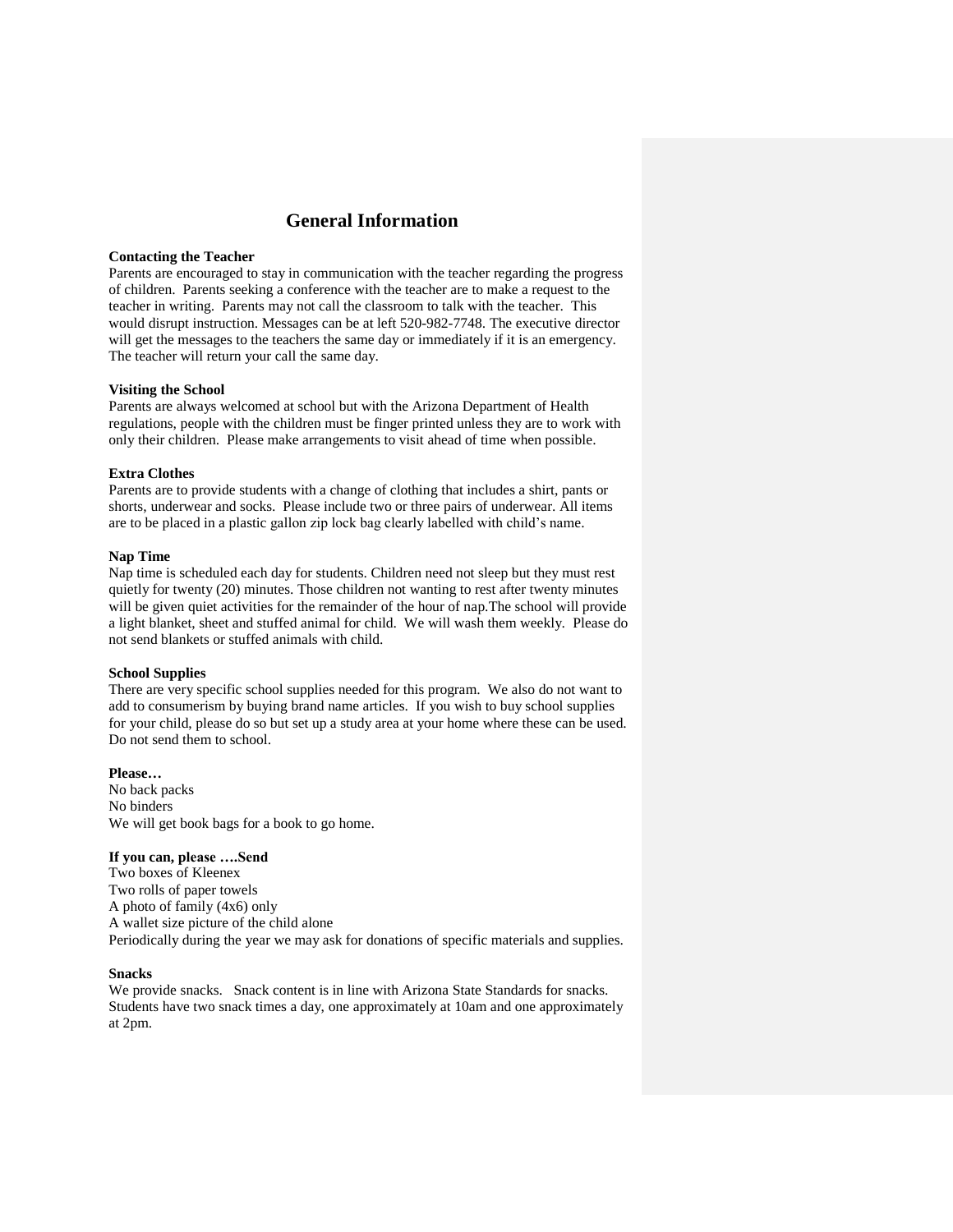## **Candy and Toys**

Children may not bring toys or candy to school. We will be adhering to healthy standards for all food. With diabetes, overweight and so many other health issues, we want to begin children on a healthy path. Toys are difficult to share with small children. Any toy brought to school will be returned to parent to take home.

#### **Birthday Parties**

No candy, cakes or other sweets are to be brought for birthdays. If a parent want to come to school and have a cooking experience with all the children to celebrate a child's birthday, please discuss with teacher. We can make healthy muffins or cookies. Treats to share should be only, yogurt, homemade healthy cookies, popcorn, corn chips and dip, granola bars, fruit salad or any other healthy idea approved by teacher. Please let us know ahead of time if you will bring a treat. It will be incorporated into the lunch time. Children will celebrate birthdays after they eat their lunch between 11:00am and 12:00 noon.

# **School Dress**

All preschool children are required to wear slacks or knee length shorts so they can sit jump and climb when necessary. Also children should wear tennis shoes with Velcro. Please no tie shoes. Teachers spend all their time tying shoes. If families need help purchasing school clothing, please let executive director know.

# **Program Descriptions**

# **Parent Components**

#### **Spiritual Growth**

To support the spiritual growth of families, there will be family centered bible studies for families four times a year. All families will be expected to attend this hour and a half session. Babysitting will be provided free for families. Failure to attend these sessions may exclude families from continuing in the program the coming year. Reading the bible at home, attending church services and family prayer will be encouraged to support spiritual growth. Finally, once a year the parents will go to half day spiritual retreat. Both parents are encourage to attend.

## **Stewardship**

Information, classes and community resources will be provided for families to help manage the treasure of money God has provided. At some of the monthly scripture meetings, there will be experts who will work with parents to learn ways to manage money and being wise about the gift of money. Being grateful, generous and a good manager of money will equip parents to be good stewards of the gifts God.

#### **Educational Support**

Home visits will occur once every three months to better connect home and school. Teachers will review child's progress and share strengths and areas of growth. A packet will be left for parents to support children in there learning. Parent will be given opportunity to ask questions, give feedback and ideas for school.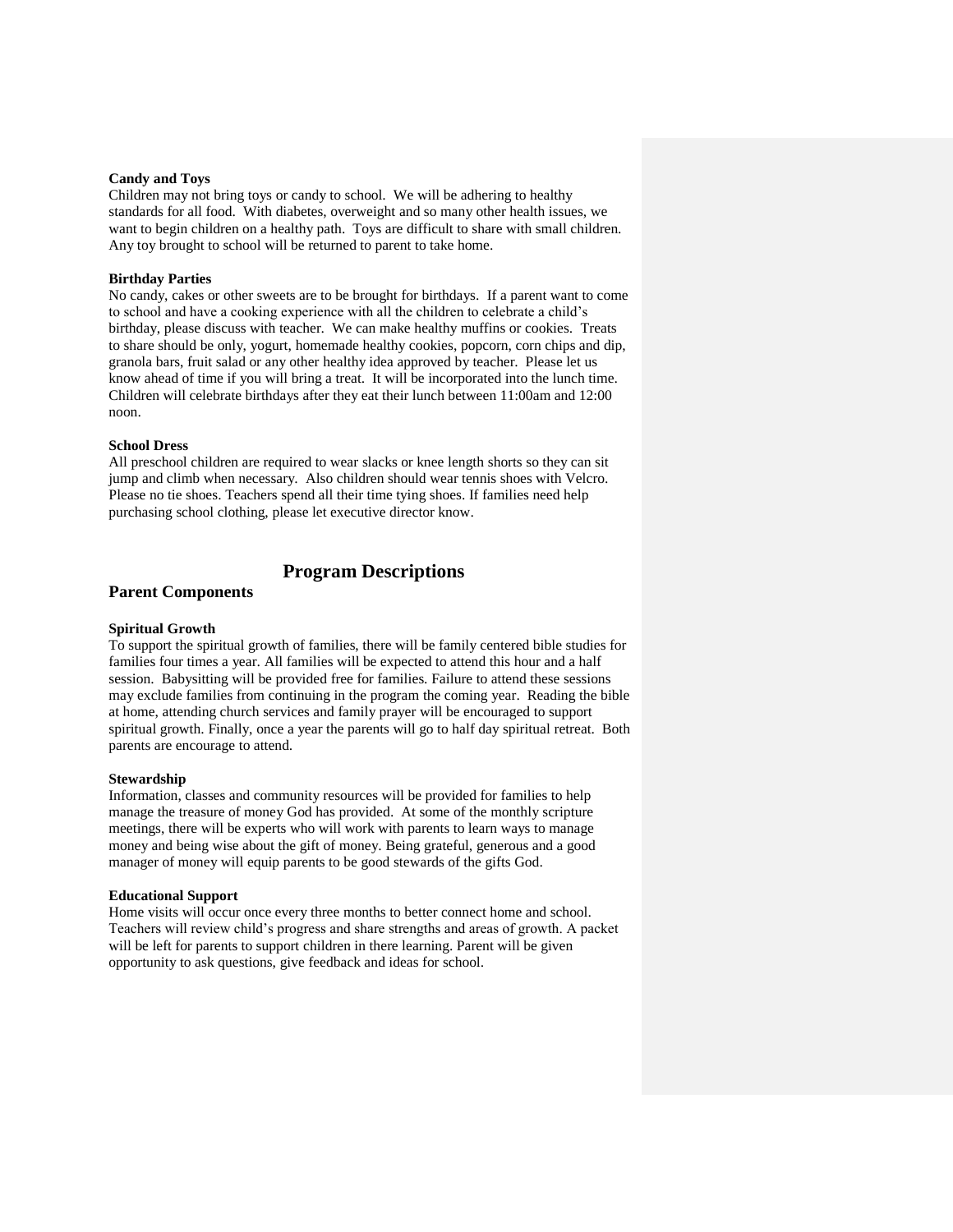# **Spiritual Support for Children's Learning**

It is recommended that parents

- Pray with children at meals, before bed and other times designated by parents as time to speak with God.
- Parents read scripture to children from a children's bible at least once a week.
- Parents speak about God as a normal part of conversation throughout the day.
- Parents encourage the spiritual learning children do at school.

#### **Service**

Twice a year families will be asked as a family to select an organization, project or activity to support as a family with work time. Herencia Guadalupana Lab Schools will have suggestions for parents. Families can also have an event to raise money to donate to an organization that supports the education of young children.

### **Social Support**

Twice a year Herencia Guadalupana Lab Schools will open on a Saturday night from 6pm to 10:00pm to allow parents to have a date night and enjoy each other without children. The charge will be \$2 per family. All late fees are same as during school time.

## **Instruction and Curriculum**

## **Spiritual Instruction**

Herencia Guadalupana Lab Schools is spiritually focused. It is however open to all people. Instruction is in the spirit of inclusiveness and a welcoming perspective given by the virgin. The Ten Commandments will be core as well as bible teachings. To this end, spiritual instruction will permeate all education. Striving for justice, embracing dignity and loving mercy as rooted in God are the pillars of the curriculum. In all the curriculum topics, Guadalupana spirituality will be infused to show the presences of God in our world. The discipline will be based on the basic principles and values of loving self and loving others with God's love. Furthermore, we will follow some of the spiritual practices of the cultures of our children. We ask parents to support our efforts in this area with suggestions we will provide for work at home.

#### **Curriculum and Instruction**

Though the curriculum will follow the Arizona State guidelines for Early Childhood Education, it will be greatly enriched to meet the needs of children in poverty. The current research has some components that help children in poverty excel. These include:

# **Cognitive Development Thriving Skills and Behaviors Social and Emotional Strength Conceptual Knowledge Basic Skills**

Along with these research based components, there will be strategies that support English language learning while maintaining the native language. . The general tone will be one of gently challenging children to do their best, discover their God-given talents and become inquiring thinkers. This is in line with Vygotsky's concept of scaffolding instruction. This approach provides ideas at a slightly higher level of learning to stretch but not frustrate children. Plus, the curriculum will be developmentally appropriate and individualized for the growth of each child.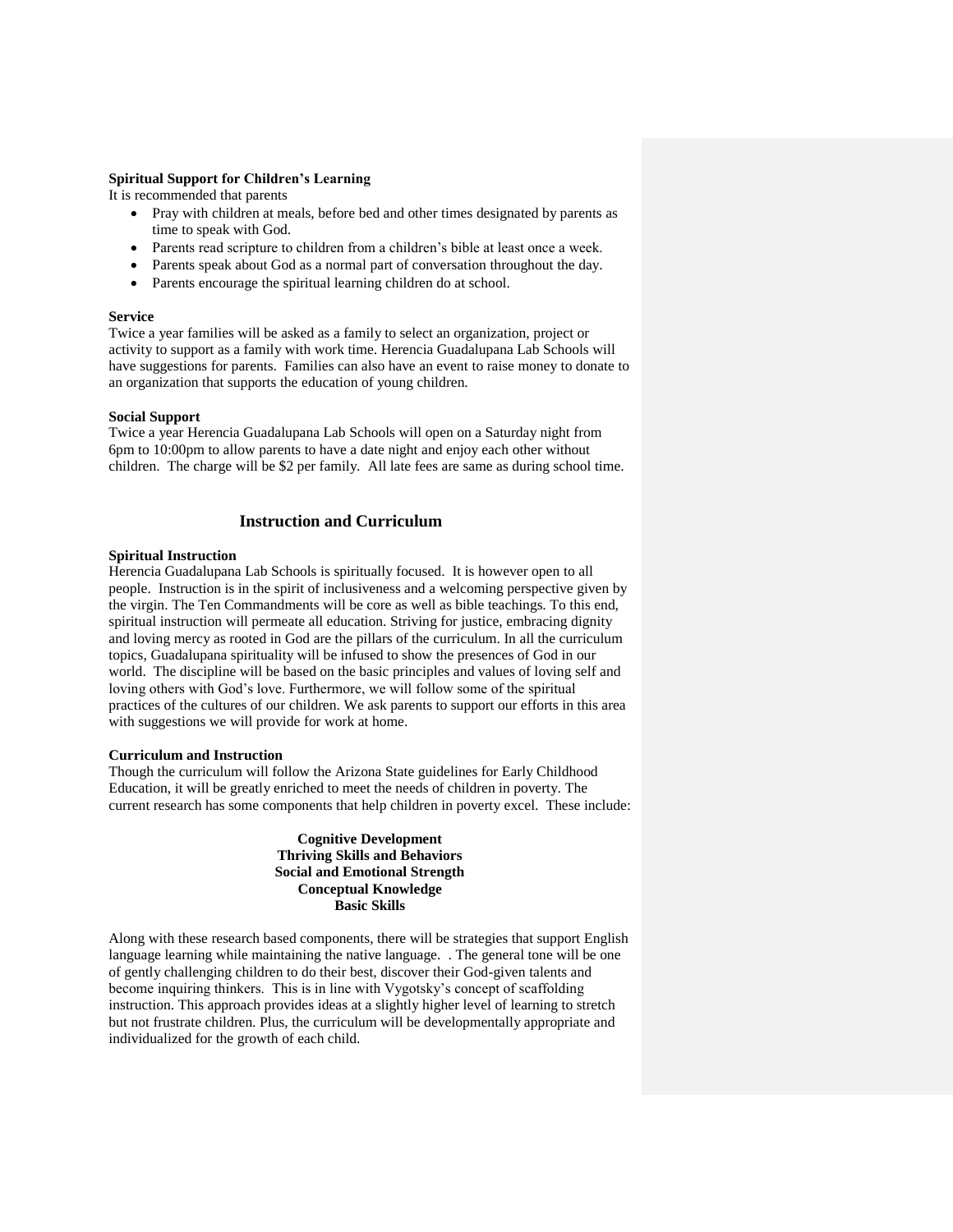A critical aspect of instruction will be the quality interactions both in groups and individual with adults. Much of the effective learning is determined by how teachers interact with children socially and intellectually. Our teachers will be trained to effectively motivate, encourage and challenge children in all conversations. Children will have a multitude of opportunities to be engaged with each other and process their learning with each other. Dialogues will be plentiful and of high quality.

The mornings will center on areas of language arts and social studies while the afternoons will include the math and science. The fine arts will be threaded through all the activities. There will be exploration and discovery with much opportunity to socialize and interact with people and materials. Health, nutrition and physical educations will be incorporated to indoor and outdoor activities to address the whole child. There will be invitations for total group activities of music, dancing, poetry and song. There will be small group activities of explicit instruction with 3 to 5 children. There will be center activities. In all, it will be a flexible but challenging learning experience for young children.

#### **Assessment**

Diagnostic, formative and summative assessment will drive curriculum and instruction decisions. Both the Developing Skills Checklist (DSC) will be administered before child starts school to assess their basic skills. Teaching Strategies Gold (TSG) will be completed in the first two months of schools for a broader initial assessment for instructional decisions. The Social/Emotional Survey from DSC will be given as a baseline for growth in these areas during the year. Formative assessment will include anecdotal records, audio tapes for language growth, pictorial records as well as video records and teacher made assessments based on knowledge and skills taught during the quarter. A summative assessment will occur in April in May using different forms of DSC and TSG to chart growth over the year. The data from these assessments will be used to improve instruction and curriculum in general but also chart individual child's needs strengths and growth. In addition, the data will be saved throughout the years as an evaluation of the educational program. Assessment will be central to aspects of Herencia Guadalupana Lab Schools.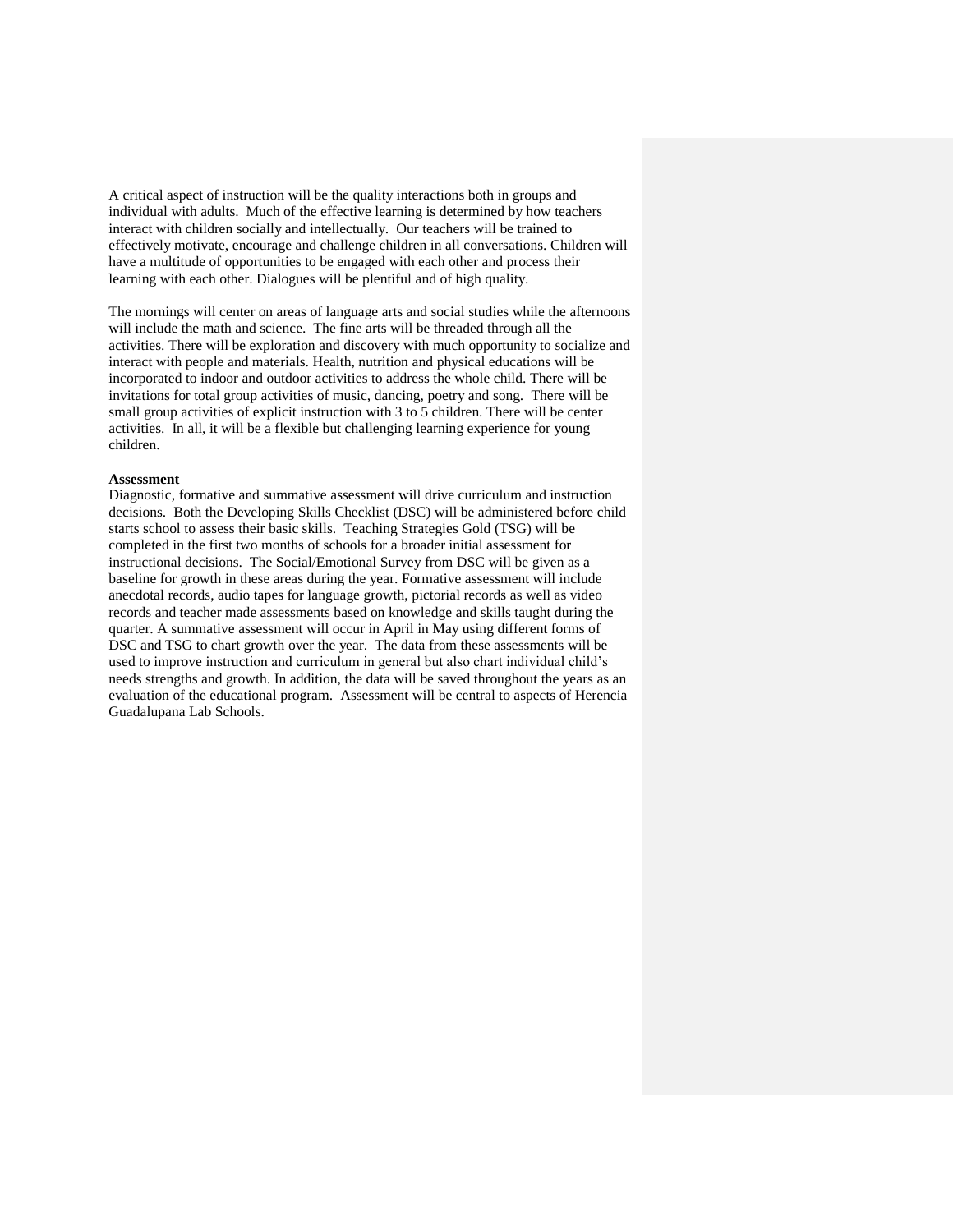## **Herencia Guadalupana Lab Schools Parent Agreements**

| Child's Names | Date |  |
|---------------|------|--|
|               |      |  |

These are the agreements to becoming part of Herencia Guadalupana Lab Schools' community. I/We accept these trusting in GOD's grace to strength and protect our family and help us grow closer to JESUS. We ask the Blessed Mother to walk this path with us and the HOLY SPIRIT to give us courage and fortitude to be faithful and fulfill this agreement.(Both parents must sign agreement)

# **Agreements**

**Spiritual Activities for Families**

I will participate in all the activities listed on the attached sheet and realize they are for development of my family spiritually.

Parent\_\_\_\_\_\_\_\_\_\_\_\_\_\_\_\_\_\_\_\_\_\_\_\_\_\_\_\_\_Parent\_\_\_\_\_\_\_\_\_\_\_\_\_\_\_\_\_\_\_\_\_\_\_\_\_\_\_\_\_\_\_

## **Stewardship**

I will learn about stewardship and follow the guidelines attached. I want to grow in the knowledge of how to use God's gift of money.

Parent **Parent** 

## **Social Support**

I/We will participate in the social aspect outlined in the attached and know that enjoying each other is an important part of a strong family.

Parent **Parent** 

## **Service**

Service is an important part of living one's faith and community building is important for unity. I/We will participate in the once a semester service.

Parent\_\_\_\_\_\_\_\_\_\_\_\_\_\_\_\_\_\_\_\_\_\_\_\_\_\_\_\_Parent\_\_\_\_\_\_\_\_\_\_\_\_\_\_\_\_\_\_\_\_\_\_\_\_\_\_\_\_\_\_\_\_\_

**Educational Support**

We will support the educational development of our child by partnering with the school, participating in home visits and following up with activities for my child.

Parent\_\_\_\_\_\_\_\_\_\_\_\_\_\_\_\_\_\_\_\_\_\_\_\_\_\_\_ Parent \_\_\_\_\_\_\_\_\_\_\_\_\_\_\_\_\_\_\_\_\_\_\_\_\_\_\_\_\_\_\_\_\_

# **Spiritual Support for Children's Faith Learning**

Parents are the first and most important teacher for children. I/We agree to work with the attached spiritual support activities with our children at home.

Parent **Parent** 

# **General**

We will abide by all the policies outlined in the handbook.

Parent **Parent**